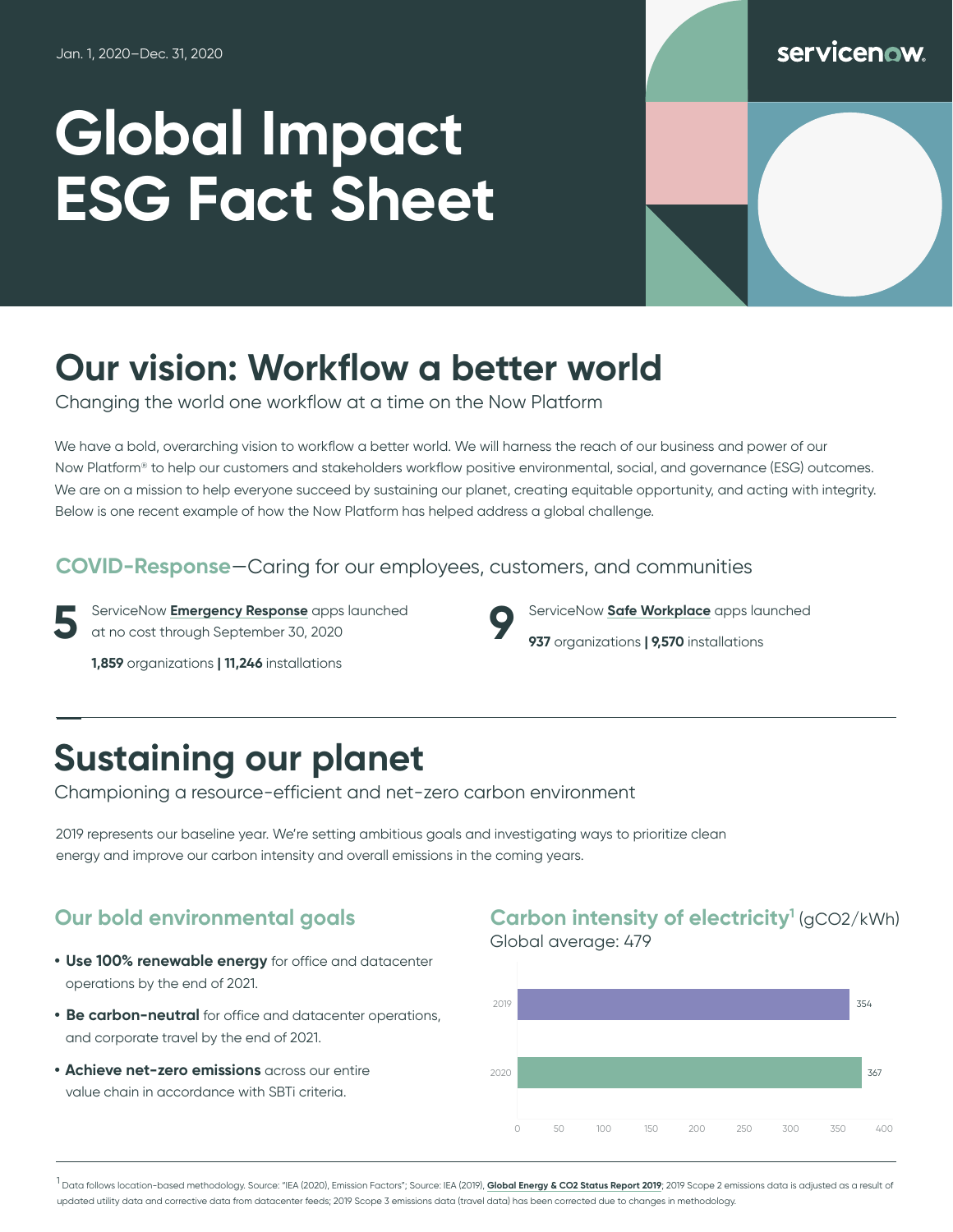#### **Greenhouse gas emissions<sup>2</sup> (in mtCO2e)**

#### **Emissions by source3**



#### **Emissions by region (offices and datacenters)**



### **Energy management<sup>4</sup> (in MWh)**



## **AMER EMEA APJ** 40,721 12,707 8,083 43,413 16,824 9,159 0 15,000 30,000 45,000 60,000 75,000 2020 2019 **61,511** 61,511 61,511 61,511 61,511 61,511 61,511 61,511 61,511 61,511 61,511 61,511 61,511 61,511 61,511 69,396 **Electricity by region**

#### **Sustainable supply chain6**



 $^{\text{3}}$  Office and datacenter emissions include electricity and natural gas; corporate travel emissions data provided by third-party travel vendor and measured per flight using DEFRA estimation methods.

<sup>4</sup> Calculations consistent with Greenhouse Gas (GHG) Protocol and The Climate Registry's General Reporting Protocol. Where actual energy bills were not available, emissions were estimated using<br>the Commercial Buildings En compared to 2019. Also in 2020, while most of our office locations were closed due to COVID-19, ServiceNow continued to grow our office portfolio globally, which resulted in a slight decrease in our energy use.

5 Numbers for 2019 are rounded for purpose of the graph.

 $^6$  Data for retired datacenter equipment from June 2020 ESG Fact Sheet represented data from Jan. 1, 2019 through May 31, 2020; we now provide full-year 2019 and 2020 data.

<sup>&</sup>lt;sup>2</sup> Calculations consistent with Greenhouse Gas (GHG) Protocol and The Climate Registry's General Reporting Protocol. Where actual energy bills were not available, emissions were estimated using the Commercial Buildings Energy Consumption Survey (CBECS) database. Data follows market-based methodology. See **[Global Impact Report](https://www.servicenow.com/content/dam/servicenow-assets/public/en-us/doc-type/other-document/servicenow-global-impact-report-2021.pdf)** for location-based data.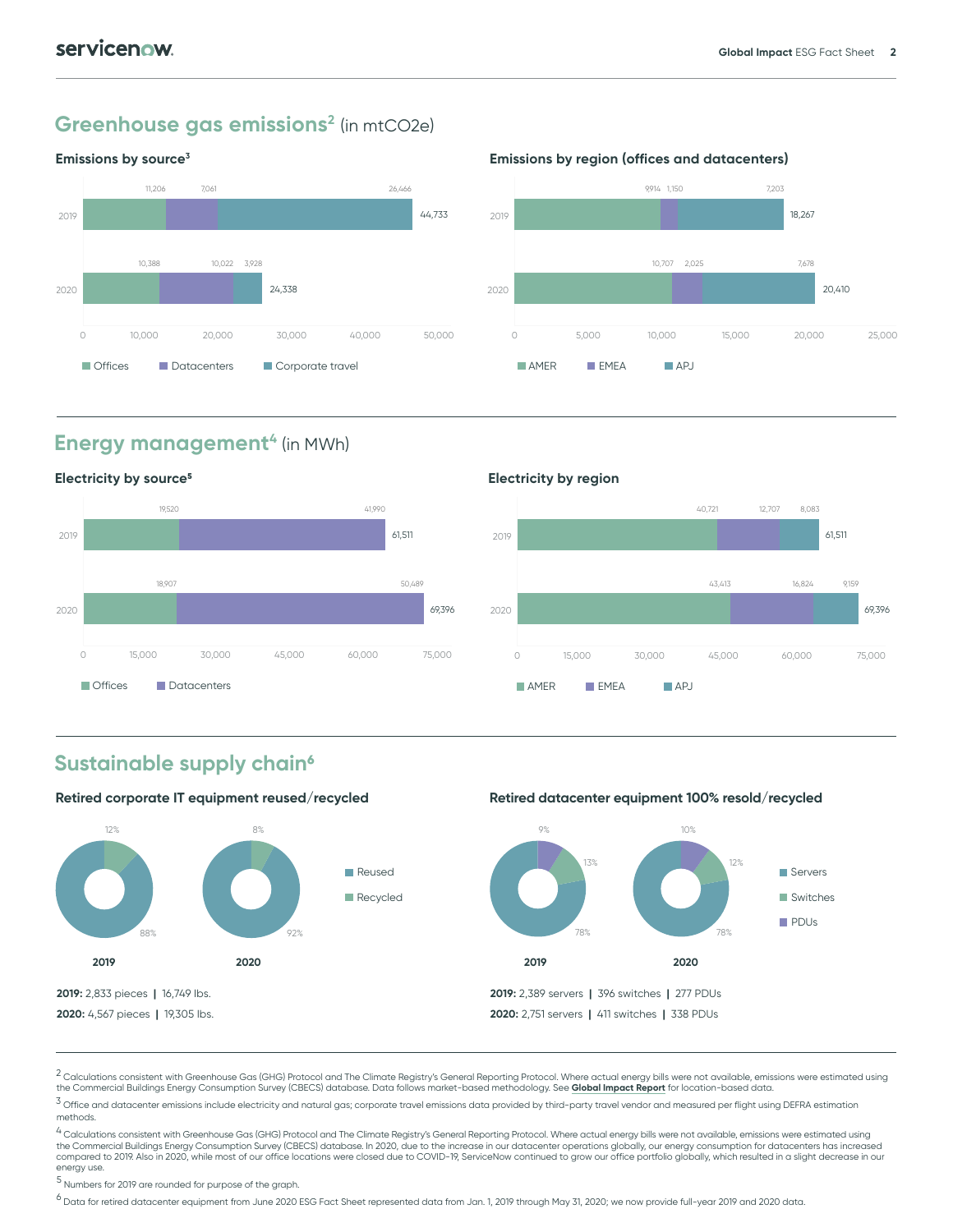## **Creating equitable opportunity**

Making work more equitable, accessible, and rewarding for all people

#### **Human capital management7**



**82%** favorable employee engagement, making us a leading benchmark company driving high growth and high engagement

#### **During the COVID-19 pandemic**

- Met our commitment to no layoffs in 2020, including workplace services support staff.
- Hired and onboarded ~2,500 new employees and ~360 interns, all virtually.



#### **Diversity metrics<sup>8</sup>**

2020 Global gender **Global gender 2020**

**US race and ethnicity data 2020** 



of our employees would recommend ServiceNow as a great place to work

#### **Digital literacy and skills**—Helping people to participate in the opportunities generated by digital transformation

#### **[MIT Solve Digital Workforce Challenge](https://www.servicenow.com/company/global-impact/mit-challenge-digital-workforce.html)**

Nurturing innovative solutions to scale the digital workforce

**150+** submissions **| 44** countries

**9** finalists **| 5** countries **| 55%** female team leaders

**ChargerHelp!** \$100K Grand Prize winner

**AnnieCannons** \$10K Employee Choice winner

#### **NextGen Professional9**

Building the next generation of ServiceNow certified professionals

- **~1,300** participants **| 15** countries
- **35+** employment partners
- **~70%** of participants landed jobs

<sup>7 2020</sup> Employee Voice Survey: 8,992 employees responded/91% participation.

<sup>8</sup> See the full **[Diversity, Inclusion, and Belonging Report 2021](https://www.servicenow.com/company/diversity-inclusion-belonging.html)**.

 $9$  Estimated based on employer feedback.